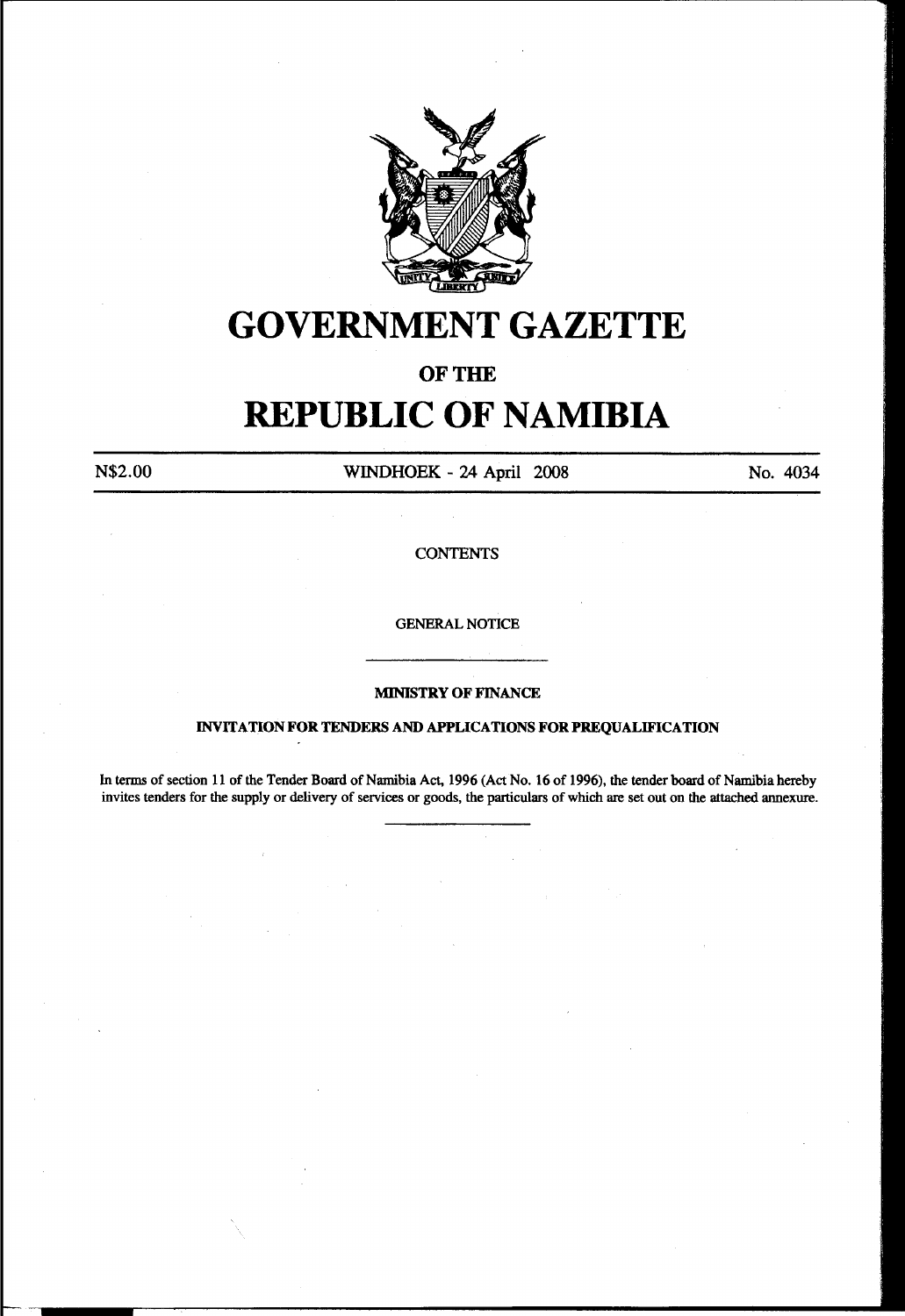| <b>MINISTRY OF FINANCE</b><br><b>TENDER BOARD</b> |                                                                                                 | TENDER NO:<br><b>DESCRIPTION:</b>     | A23-17/2008<br>SUPPLY AND DELIVERY OF ANIMAL          |
|---------------------------------------------------|-------------------------------------------------------------------------------------------------|---------------------------------------|-------------------------------------------------------|
|                                                   |                                                                                                 |                                       |                                                       |
|                                                   |                                                                                                 |                                       | AND SECURITY (NAMIBIAN PRISON                         |
| TENDER NO.:                                       | F1/18/2-2/2008                                                                                  |                                       | SERVICE) FOR THE PERIOD 1 JUNE 2008                   |
| <b>DESCRIPTION:</b>                               | APPOINTMENT OF CONSULTANT(S) TO<br>DETERMINE PROPOSED TARIFFS FOR                               | <b>CLOSING DATE:</b>                  | TO 31 MAY 2009.<br>14H30 ON TUESDAY: 6 MAY 2008       |
|                                                   | WATER SUPPLIED BY NAMWATER FOR                                                                  | LEVY PAYABLE:                         | N\$100-00                                             |
|                                                   | THE 2008/2009 FINANCIAL YEAR.                                                                   |                                       |                                                       |
| <b>CLOSING DATE:</b>                              | <b>I1H00 ON TUESDAY: 22 APRIL 2008.</b>                                                         | TENDER NO:                            | A23-29/2008                                           |
| LEVY PAYABLE:                                     | N\$100-00                                                                                       | <b>DESCRIPTION:</b>                   | SELLING OF LEFT- OVER FOOD FROM                       |
|                                                   |                                                                                                 |                                       | ALL PRISONS FOR THE PERIOD 1 JUNE                     |
| TENDER NO.:                                       | F1/10/1-4/2008                                                                                  |                                       | 2008 TO 31 MAY 2011.                                  |
| <b>DESCRIPTION:</b>                               | CONSTRUCTION OF SECURITY FENCING                                                                | LEVY PAYABLE:                         | N\$100-00                                             |
|                                                   | ANDENTRANCE GATES FOR SPORTCOM-                                                                 |                                       |                                                       |
|                                                   | PLEX AT EENHANA IN THE OHANG-                                                                   | TENDER NO:                            | A23-52/2008                                           |
|                                                   | WENA REGION FOR MINISTRY OF YOUTH.                                                              | <b>DESCRIPTION:</b>                   | SUPPLY AND DELIVERY OF POLICE                         |
|                                                   | NATIONAL SERVICE, SPORT AND                                                                     |                                       | <b>BADGES AND BUTTONS FOR THE</b>                     |
|                                                   | <b>CULTURE.</b>                                                                                 |                                       | NAMIBIAN POLICE FOR THE PERIOD                        |
| <b>CLOSING DATE:</b>                              | 11H00 ON TUESDAY: 22 APRIL 2008.                                                                |                                       | 1 JUNE 2008 TO 31 MAY 2009.                           |
| LEVY PAYABLE:                                     | N\$300-00                                                                                       | <b>CLOSING DATE:</b>                  | 14H30 ON TUESDAY: 6 MAY 2008.                         |
|                                                   |                                                                                                 | LEVY PAYABLE:                         | N\$100-00                                             |
| <b>TENDER NO.:</b>                                | A10/1-67/2008<br>OPERATION OF THE FLEET MANAGE-                                                 | <b>TENDER NO:</b>                     |                                                       |
| <b>DESCRIPTION:</b>                               | MENT SYSTEM FOR THE PERIOD 1 MAY                                                                | <b>DESCRIPTION:</b>                   | A23-66/2008<br>SULPPLY AND DELIVERY OF POLICE         |
|                                                   | 2008 TO 30 APRIL 2011.                                                                          |                                       | FLAGS TO THE NAMIBIAN POLICE FOR                      |
| <b>CLOSING DATE:</b>                              | 14H30 ON TUESDAY: 22 APRIL 2008.                                                                |                                       | THE PERIOD 1 JUNE 2008 TO 31 MAY                      |
| LEVY PAYABLE:                                     | N\$200-00                                                                                       |                                       | 2009.                                                 |
|                                                   |                                                                                                 | <b>CLOSING DATE:</b>                  | 14H30 ON TUESDAY: 6 MAY 2008.                         |
| <b>TENDER NO.:</b>                                | A18/2-24/2008                                                                                   | LEVY PAYABLE:                         | N\$100-00                                             |
| <b>DESCRIPTION:</b>                               | TRAINING OF WATER POINT COMMIT-                                                                 |                                       |                                                       |
|                                                   | TEES, WATER POINT CARETAKERS                                                                    | TENDER NO:                            | A25-1/2008                                            |
|                                                   | AND LOCAL WATER COMMITTEES FOR                                                                  | <b>DESCRIPTION:</b>                   | RESTAURANT CATERING AND OTHER                         |
|                                                   | ALL RURAL WATER SUPPLY REGIONS                                                                  |                                       | RELATED SERVICES TO PARLIAMENT                        |
|                                                   | FOR THE PERIOD 1 MAY 2008 TO 30                                                                 |                                       | FOR THE PERIOD 1 JULY 2008 TO 30                      |
|                                                   | <b>APRIL 2009.</b>                                                                              |                                       | <b>JUNE 2010.</b>                                     |
| <b>CLOSING DATE:</b>                              | 14H30 ON TUESDAY: 22 APRIL 2008.                                                                | <b>CLOSING DATE:</b>                  | 14H30 ON TUESDAY: 6 MAY 2008.                         |
| LEVY PAYABLE:                                     | N\$200-00                                                                                       | LEVY PAYABLE:                         | N\$200-00                                             |
|                                                   |                                                                                                 |                                       |                                                       |
| TENDER NO:                                        | F <sub>1</sub> /10/1-5/2008                                                                     | TENDER NO:                            | F1/5-1/2008                                           |
| <b>DESCRIPTION:</b>                               | CONSTRUCTION OF SEWER SYSTEM,                                                                   | <b>DESCRIPTION:</b>                   | MANUFACTURE, SUPPLY AND DELIVE-                       |
|                                                   | OXIDATION PONDS AND PUMPSTATION                                                                 |                                       | RY OF FOLDING STEEL TABLE AND                         |
| <b>CLOSING DATE:</b>                              | KOONHEID, OMAHEKE REGION.<br>11H00 ON TUESDAY: 6 MAY 2008.                                      |                                       | FOLDING STEEL BENCHES TO THE NAMI-                    |
| LEVY PAYABLE:                                     | N\$200-00                                                                                       | <b>CLOSING DATE:</b>                  | BIAN DEFENCE FORCE.<br>11H00 ON TUESDAY: 13 MAY 2008. |
|                                                   |                                                                                                 | LEVY PAYABLE:                         | N\$100-00                                             |
| TENDER NO:                                        | F1/10/1-6/2008                                                                                  |                                       |                                                       |
| <b>DESCRIPTION:</b>                               | ALTERATIONS AND ADDITIONS TO                                                                    | TENDER NO:                            | F <sub>1</sub> /5-2/2008                              |
|                                                   | WINDHOEK CENTRAL HOSPITAL PHASE                                                                 | <b>DESCRIPTION:</b>                   | MANUFACTURE, SUPPLY AND DELIVER-                      |
|                                                   | 6 DOCTORS SINGLE QUARTERS FOR                                                                   |                                       | RY OF BLANKETS, BED SHEETS AND                        |
|                                                   | THE MINISTRY OF HEALTH AND SOCIAL                                                               |                                       | PILLOW CASES TO THE NAMIBIAN                          |
|                                                   | <b>SERVICES.</b>                                                                                |                                       | DEFENCE FORCE.                                        |
| <b>CLOSING DATE:</b>                              | 11H00 ON TUESDAY: 6 MAY 2008.                                                                   | <b>CLOSING DATE:</b>                  | 11H00 ON TUESDAY: 13 MAY 2008.                        |
| LEVY PAYABLE:                                     | N\$300-00                                                                                       | LEVY PAYABLE:                         | N\$150-00                                             |
|                                                   |                                                                                                 |                                       |                                                       |
| TENDER NO:                                        | F <sub>1</sub> /18/2-3/2008                                                                     | TENDER NO:                            | F <sub>1</sub> /5-3/2008                              |
| <b>DESCRIPTION:</b>                               | CONSTRUCTION OF RURAL PIPELINES                                                                 | <b>DESCRIPTION:</b>                   | SUPPLY AND DELIVERY OF HIP-ROOF                       |
|                                                   | AND WATER POINTS FOR THE                                                                        |                                       | TENTS AND HOT BOXES TO THE NAMI-                      |
|                                                   | ONAMBUTU WATER SUPPLY SCHEME                                                                    |                                       | <b>BIAN DEFENCE FORCE.</b>                            |
|                                                   | PHASE 4.                                                                                        | <b>CLOSING DATE:</b>                  | 11H00 ON TUESDAY: 13 MAY 2008.                        |
| CLOSING DATE:                                     | 11H00 ON TUESDAY: 6 MAY 2008.                                                                   | LEVY PAYABLE:                         | N\$100-00                                             |
| LEVY PAYABLE:                                     | N\$400-00                                                                                       |                                       |                                                       |
|                                                   | NB !! A COMPULSORY SITE MEETING WILL BE HELD TUESDAY                                            | TENDER NO:                            | F1/5-4/2008                                           |
|                                                   | 22 APRIL 2008, 10H30 AT EENHANA DIRECTORATE RURAL                                               | <b>DESCRIPTION:</b>                   | SUPPLY AND DELIVERY OF MOSQUITO                       |
|                                                   | WATER SUPPLY REGIONAL OFFICE. PLEASE NOTE THAT 4X4<br>VEHICLES IS ESSENTIAL FOR THE SITE VISIT. |                                       | NETS TO THE NAMIBIAN DEFENCE                          |
|                                                   |                                                                                                 |                                       | FORCE.                                                |
| TENDER NO:                                        | A18/1-4/2008                                                                                    | <b>CLOSING DATE:</b><br>LEVY PAYABLE: | 11H00 ON TUESDAY: 13 MAY 2008.<br>N\$100-00           |
| DESCRIPTION:                                      | SUPPLY AND DELIVEY OF VETERINARY                                                                |                                       |                                                       |
|                                                   | VACCINES AND REMEDIES TO THE                                                                    | TENDER NO:                            | F1/5-5/2008                                           |
|                                                   | MINISTRY OF AGRICULTURE, WATER                                                                  | <b>DESCRIPTION:</b>                   | SUPPLY AND DELIVERY OF LANYARD,                       |
|                                                   | AND FORESTRY FOR THE 1 JUNE 2008                                                                |                                       | BELTS, CRAVATS, ANKLETS, GLOVES,                      |
|                                                   | TO 31 MAY 2009.                                                                                 |                                       | MP ARM BAND RED, HAND CUFFS                           |
| <b>CLOSING DATE:</b>                              | 14H30 ON TUESDAY: 6 MAY 2008                                                                    |                                       | STEEL AND CUFFS HOLSTER BLACK                         |
| LEVY PAYABLE:                                     | N\$100-00                                                                                       |                                       | TO THE NAMIBIAN DEFENCE FORCE.                        |

i

**MARTIN AND COMPANY** 

**Contract of the Contract of the Contract of the Contract of the Contract of the Contract of the Contract of the Contract of the Contract of the Contract of the Contract of the Contract of the Contract of the Contract of t** 

ľ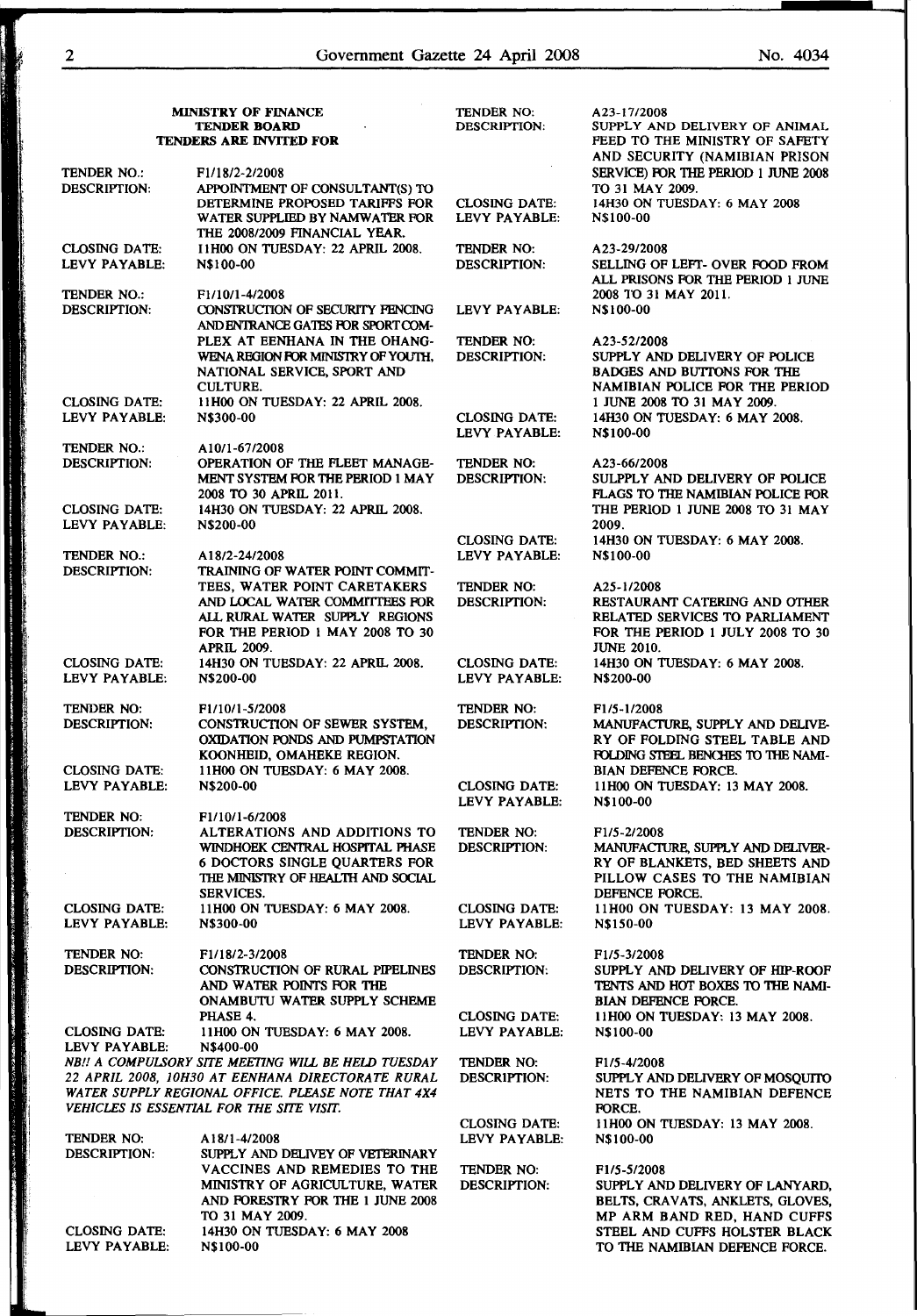| No. 4034                              |                                                                                                           | Government Gazette 24 April 2008      | $\overline{\mathbf{3}}$                                                                      |
|---------------------------------------|-----------------------------------------------------------------------------------------------------------|---------------------------------------|----------------------------------------------------------------------------------------------|
|                                       |                                                                                                           |                                       |                                                                                              |
| <b>CLOSING DATE:</b><br>LEVY PAYABLE: | 11H00 ON TUESDAY: 13 MAY 2008.<br>N\$100-00                                                               | TENDER NO:<br><b>DESCRIPTION:</b>     | F1/18/2-4/2008<br>CONSULTANCY SERVICES FOR SUBSIDI-<br>SATION OF WATER SUPPLY SERVICES       |
| TENDER NO:<br><b>DESCRIPTION:</b>     | F <sub>1</sub> /9-3/2008<br>PRINTING, BINDING AND DELIVERY OF<br>ANSWER BOOKS FOR THE FULL-TIME           | <b>CLOSING DATE:</b><br>LEVY PAYABLE: | 11H00 ON TUESDAY: 13 MAY 2008.<br>N\$100-00                                                  |
|                                       | AND PART-TIME CANDIDATES FOR<br>THE NAMIBIA SENIOR SECONDARY<br>CERTIFICATE (NSSC) EXAMINIATIONS.         | TENDER NO:<br><b>DESCRIPTION:</b>     | F <sub>1</sub> /22-1/2008<br>SWOT ANALYSIS CONSULTANCY AT<br>EACH STAGE OF THE NATIONAL BUD- |
| <b>CLOSING DATE:</b><br>LEVY PAYABLE: | 11H00 ON TUESDAY: 13 MAY 2008.<br><b>N\$100-00</b>                                                        | <b>CLOSING DATE:</b>                  | <b>GET CYCLE.</b><br>11H00 ON TUESDAY: 13 MAY 2008.                                          |
| TENDER NO:                            | F <sub>1</sub> /9-4/2008                                                                                  | LEVY PAYABLE:                         | N\$100-00                                                                                    |
| <b>DESCRIPTION:</b>                   | RE-PRINTING AND DELIVERY OF A JUY                                                                         |                                       |                                                                                              |
|                                       | HOANSI STAGE IPRIMER FOR THE                                                                              | TENDER NO:                            | F1/22-2/2008                                                                                 |
|                                       | NATIONAL LITERACY PROGRAMME IN<br>NAMIBIA, DIRECTORATE OF ADULT                                           | <b>DESCRIPTION:</b>                   | FORMAT AND PRINT THE THIRD NAT-<br>IONAL DEVELOPMENT PLAN AND                                |
| <b>CLOSING DATE:</b>                  | EDUCATION (DAE).<br>11H00 ON TUESDAY: 13 MAY 2008.                                                        |                                       | MAKE IT READY FOR DISSEMINATION<br>TO THE STAKEHOLDERS.                                      |
| LEVY PAYABLE:                         | N\$100-00                                                                                                 | <b>CLOSING DATE:</b><br>LEVY PAYABLE: | 11H00 ON TUESDAY: 13 MAY 2008.<br>N\$100-00                                                  |
| TENDER NO:                            | FI/9-5/2008                                                                                               |                                       |                                                                                              |
| <b>DESCRIPTION:</b>                   | SUPPLY AND DELIVERY OF TWO SETS<br>OF ADULT UPPER PRIMARY EDUCATION<br>(AUPE) MODULES: LIVELIHOOD FOR     | TENDER NO:<br><b>DESCRIPTION:</b>     | F1/24-1/2008<br>PROVISION OF ONE DIGITAL PHOTO-<br>COPIER TO THE MINISTRY OF YOUTH.          |
|                                       | ALL, MODULES 1 & 2, FOR THE NATIO-<br>NAL LITERACY PROGRAMME IN NAM-                                      |                                       | NATIONAL SERVICE SPORT AND CUL-<br>TURE.                                                     |
| <b>CLOSING DATE:</b>                  | IBIA, DIRECTORATE OF ADULT EDU-<br>CATION (DAE).<br>11H00 ON TUESDAY:13 MAY 2008.                         | <b>CLOSING DATE:</b><br>LEVY PAYABLE: | 11H00 ON TUESDAY: 13 MAY 2008.<br>N\$100-00                                                  |
| LEVY PAYABLE:                         | N\$100-00                                                                                                 | TENDER NO:                            | AI-2/2008                                                                                    |
|                                       |                                                                                                           | <b>DESCRIPTION:</b>                   | PROVISION OF BIN CONTAINERS AND                                                              |
| TENDER NO:                            | F1/9-6/2008                                                                                               |                                       | REMOVAL OF REFUSE FOR THE PERIOD                                                             |
| <b>DESCRIPTION:</b>                   | RE-PRINTING AND DELIVERY OF TEN<br>THOUSAND (10 000) LEARNERS' SER-                                       |                                       | 1 JULY 2008 TO 30 JUNE 2011 AT THE<br>STATE HOUSE, OFFICE OF THE PRESI-                      |
|                                       | TIFICATES FOR THE NATIONAL LITE-<br>RACY PROGRAMME IN NAMIBIA, DIR-                                       | <b>CLOSING DATE:</b>                  | DENT.<br>14H30 ON TUESDAY: 13 MAY 2008.                                                      |
|                                       | <b>ECTORATE OF ADULT EDUCATION</b><br>(DAE).                                                              | LEVY PAYABLE:                         | <b>N\$200-00</b>                                                                             |
| <b>CLOSING DATE:</b>                  | 11H00 ON TUESDAY: 13 MAY 2008.                                                                            | TENDER NO:                            | A4-2/2008                                                                                    |
| LEVY PAYABE:                          | N\$100-00                                                                                                 | <b>DESCRIPTION:</b>                   | RENDERING OF CLEANING SERVICES<br>FOR THE NAMIBIAN COMMUNICATIONS                            |
| TENDER NO:<br><b>DESCRIPTION:</b>     | F1/9-7/2008<br>TRANSLATION, EDITING AND PRINT-                                                            |                                       | COMMISSION AT THE CITADEL SPEC-<br>TRUM MANAGEMENT AND MONITORING                            |
|                                       | ING OF STAGE 2 SUPPLEMENTARY                                                                              |                                       | STATION: WALVISBAY FOR THE PERIOD                                                            |
|                                       | READER CLEANLINESS AND HEALTH;                                                                            |                                       | 1 JUNE 2008 TO 31 MAY 2009.                                                                  |
|                                       | 2ND EDITION, IN THREE LOCAL LAN-<br>GUAGES, FOR THE NATIONAL LITERACY-<br>PROGRAM IN NAMIBIA, DIRECTORATE | <b>CLOSING DATE:</b><br>LEVY PAYABLE: | 14H30 ON TUESDAY: 13 MAY 2008.<br>N\$100-00                                                  |
|                                       | OF ADULT EDUCATION.                                                                                       | TENDER NO:                            | A23-1/2008                                                                                   |
| <b>CLOSING DATE:</b><br>LEVY PAYABLE: | 11H00 ON TUESDAY: 13 MAY 2008.<br><b>N\$100-00</b>                                                        | <b>DESCRIPTION:</b>                   | MANUFACTURING, SUPPLY AND DE-<br>LIVERY OF OFFICE DRESS TO PRISON                            |
|                                       |                                                                                                           |                                       | <b>MEMBERS OF THE MINISTRY OF SAFETY</b><br>AND SECURITY (NAMIBIAN PRISON                    |
| TENDER NO:<br>DESCRIPTION:            | F <sub>1/9</sub> -8/2008<br>PRINTING, BINDING AND DELIVERY OF<br>ANSWER BOOKS FOR THE FULL-TIME           |                                       | SERVICE) FOR THE PERIOD 1 JUNE 2008<br>TO 31 MAY 2010.                                       |
|                                       | CANDIDATES FOR THE JSC EXAMINA-<br>TIONS.                                                                 | CLOSING DATE:<br>LEVY PAYABLE:        | 14H30 ON TUESDAY: 13 MAY 2008.<br><b>N\$200-00</b>                                           |
| CLOSING DATE:                         | 11H00 ON TUESDAY: 13 MAY 2008.                                                                            |                                       |                                                                                              |
| LEVY PAYABLE:                         | N\$100-00                                                                                                 | TENDER NO:<br><b>DESCRIPTION:</b>     | A23-2/2008<br>MANUFACTURING, SUPPLY AND DE-                                                  |

MAY 2010.

TIONS. LEVY PAYABLI CLOSING DATE: 11H00 ON TUESDAY: 13 MAY 2008. LEVY PAYABLE: N\$100-00 TENDER NO: DESCRIPTION: TENDER NO: F1/9-9/2008<br>DESCRIPTION: PURCHASE 1 PERSONAL COMPUTER. 2 BERS OF THE MINISTRY OF SAFETY PURCHASE 1 PERSONAL COMPUTER, 2 LAPTOPS AND RELATED SOFTWARE AND SECURITY ( NAMIBIAN PRISON FOR THE DIRECTORATE NAMIBIA SERVICE) FOR THE PERIOD 1 JUNE 2008<br>NATIONAL COMMISSION FOR UNESCO TO 31 MAY 2010. NATIONAL COMMISSION FOR UNESCO IN THE MINISTRY OF EDUCATION. CLOSING DATE: 14H30 ON TUESDAY: 13 MAY 2008. CLOSING DATE: llHOO ON TUEDAY: 13 MAY 2008. LEVY PAYABLE: N\$150-00 LEVY PAYABLE: N\$100-00 TENDER NO: A23-15/2008 TENDER NO: F1/17-1/2008 DESCRIPTION: MANUFACTURING, SUPPLY AND DELI-<br>DESCRIPTION: PRINTING OF VAT PAMPHLETS (1-15) VERY OF LEATHER ACCOUTREMENTS DESCRIPTION: PRINTING OF VAT PAMPHLETS (1-15) VERY OF LEATHER ACCOUTREMENTS AND A TAXPAYER CHARTER. TO THE MINISTRY OF SAFETY AND CLOSING DATE: llHOO ON TUESDAY: 13 MAY 2008. SECURITY (NAMIBIAN PRISON SERVICE) LEVY PAYABLE: N\$150-00 FOR THE PERIOD 1 JUNE 2008 TO 31